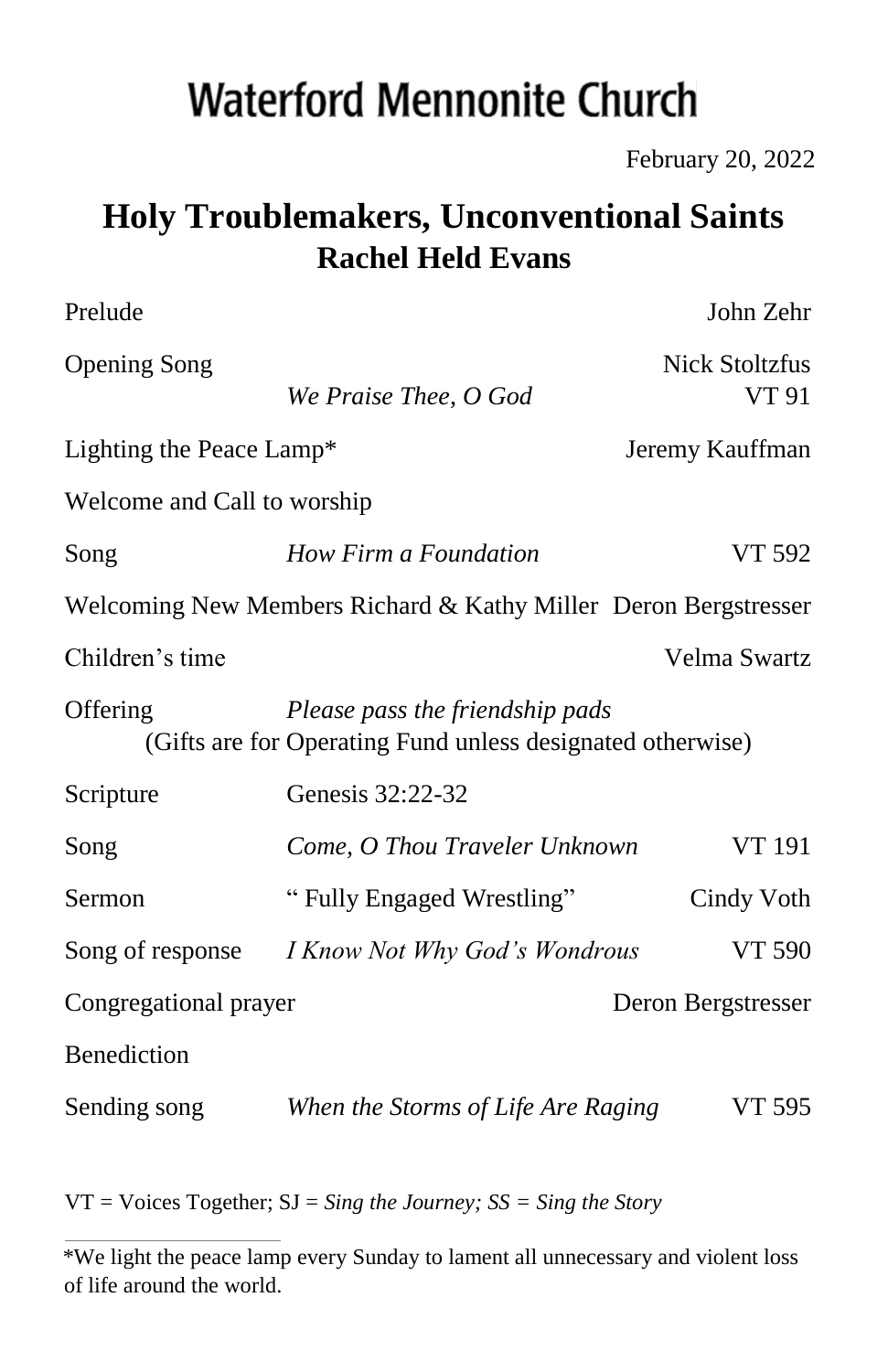## **Prayers for Brothers and Sisters**

*Thomas Voth*, son of Luke & Cindy, recovering from outpatient ear surgery.

For *Don Miller*, recovering at home from hip replacement surgery.

For *Waterford youth and sponsors* attending winter camp this weekend at Amigo Centre.

Rejoicing with *Joy Yoder* and her family that pathology reports after surgery indicate no further treatment is needed for colon cancer.

This week we remember in prayer young adult *Jackson King* who is a junior at Valparaiso University.

Pray that God may *grant our nation's leaders increased awareness* that poverty, racism, and militarism tend to deprive young children of their right to be secure, healthy, and educated, inhibiting their ability to reach their potential.

*Deb Byler*, who is serving with Mennonite Mission Network, and the *women leaders of the Kekchi Mennonite Church* in Guatemala have resumed their ministries after more than a year of COVID-19 restrictions. Pray for their safety in travel, spirit-inspired teaching and healing from traumas that many of the women have experienced.

For our *WMC pastors Cindy, Deron and Katie,* and *Helen Bowman,* Lay Ministry Partner for Family Life Ministry Team, attending the Deep Faith 2022 Conference, a joint conference by MC USA and Anabaptist Mennonite Biblical Seminary, that provides encouragement and insight for pastors and leaders across the denomination.

## **Welcome Guests**

We are glad to have you join us in worship today. If you have young children, there are sermon boards for children near the tables as you enter the worship space; please pick one up as you enter. Large print copies of the hymnal and hearing aid systems are available from the ushers.

#### **Waterford Mennonite Church**

65975 State Road 15, Goshen, IN 46526 Phone 574.533.5642; E-mail: [office@waterfordchurch.org](mailto:office@waterfordchurch.org) website: [www.waterfordchurch.org](http://www.waterfordchurch.org/)